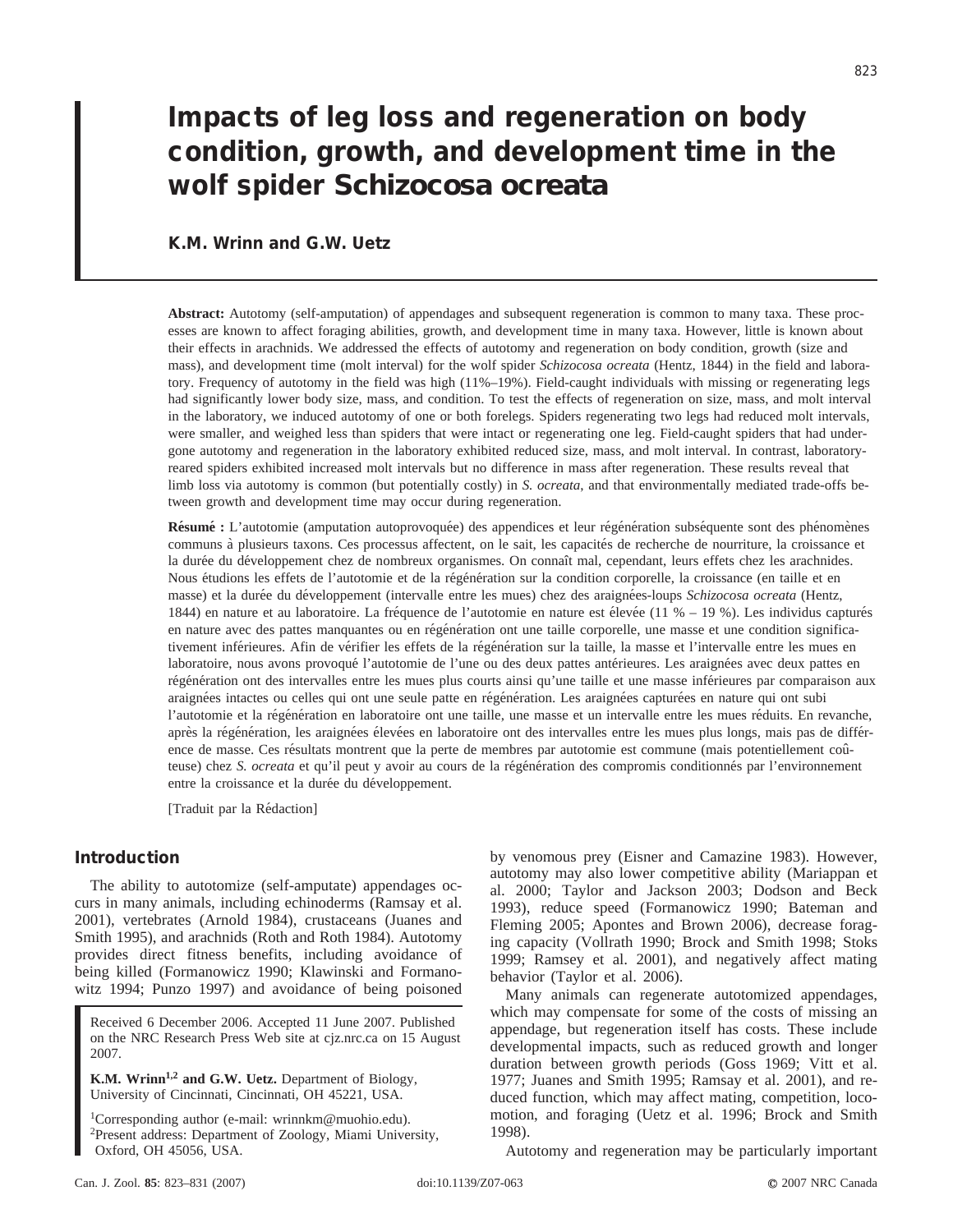for spiders, because they use their legs for multiple functions that include locomotion, prey capture, and communication. Autotomy is a frequent occurrence for many spider taxa, as evidenced by field collections that often contain 5%–20% of individuals with legs missing (Foelix 1996; Uetz et al. 1996). Many (but not all) spiders that autotomize can also regenerate lost legs (Vollrath 1990; Johnson and Jakob 1999), with regeneration appearing to be an ancestral trait (Goss 1969). Therefore, the loss of the ability to regenerate by some spider groups over evolutionary time suggests that the costs of regeneration may differ among groups (Vollrath 1990; Maginnis 2006). To maintain regeneration, its costs must be outweighed by its benefits over the autotomized condition.

Few laboratory studies have addressed the effects of autotomy or regeneration on foraging in adult spiders (Amaya et al. 2001; Brueseke et al. 2001; Vollrath 1995), and no studies have focused on these processes in juveniles, whose foraging patterns may differ from adults (Beck and Connor 1992; Persons 1999). Furthermore, no study has looked at the effects of autotomy and regeneration on growth and development time in spiders. Reduced foraging as a juvenile may affect size and mass as an adult (Beck and Connor 1992; Uetz et al. 1996). A reduction in growth owing to regeneration has the potential to do the same. This may be important, since size and mass are both correlated with fitness in spiders (Wise 1975; Beck and Connor 1992; Simpson 1993; Spence et al. 1996).

We studied *Schizocosa ocreata* (Hentz, 1844), a wolf spider for which there is considerable background information. These spiders are commonly found in the leaf litter of eastern deciduous forests (Cady 1984), and individuals are often found exhibiting autotomy in the field (Uetz et al. 1996). It is easy to induce autotomy in the laboratory for this species; they are abundant, easy to maintain, and have short growth periods, and frequent molts until adulthood.

This study has two objectives. The first was to observe the frequency of autotomy in *S. ocreata* in the field and to compare size, mass, and body condition between individuals with intact or missing legs. The second objective was to compare under laboratory conditions the growth (change in size and mass) and development time (molt interval) of spiders regenerating one or both forelegs with intact controls. Our first hypothesis was that losing and regenerating a leg affects fitness because of increased developmental costs or decreased foraging ability. Based on this hypothesis we predicted that field-caught intact spiders would be larger and have higher body condition than spiders with missing or regenerated legs. Secondly, we hypothesized that regeneration affects growth and (or) development. Based on this we predicted that regenerating spiders would have longer intervals between molts and (or) be smaller in size and (or) gain less mass during a molt than intact spiders.

## **Materials and methods**

#### **General methods**

Spiders were collected by hand from forest-floor leaf litter at the Cincinnati Nature Center, Rowe Woods, in Clermont County, Ohio. The life cycle of *S. ocreata* results in two different generations during each calendar year, with the fall population being the offspring of the previous spring population. Spiders are hatched during the summer, overwinter as juveniles, and mature the following spring. Spring collecting (for both juveniles and adults) occurred during April–June (2003, 2004, 2005) and fall collecting (for juveniles only) occurred during September–October (2003, 2004). All spiders collected from the field (juveniles and adults) were housed individually in circular opaque plastic containers (9 cm diameter  $\times$  6 cm high) with clear lids. All spiders were maintained under the following controlled laboratory conditions: temperature between 21 and 24 °C, approximately 65%–80% relative humidity, and a 11 h dark : 13 h light photoperiod. The spiders were fed 10-day-old crickets (*Acheta domesticus* L., 1758) twice a week and provided water ad libitum through a dental wick connected to a reservoir in a container below. Adult females were checked daily for egg production and hatching. Upon hatching, spiderlings were left with the mother until dispersal (7–10 days). After this time period, spiderlings were transferred to separate 120 mL specimen cups with damp dental wicks for water and were fed Collembola (mixed species) or fruit flies (*Drosophila melanogaster* Meigen, 1830) twice a week. After reaching their fourth instar, spiderlings were placed in plastic containers (as above) and fed crickets of appropriate size twice weekly (cricket size varied depending on spider size, but in general crickets were approximately 75% of the spider size).

#### **Study 1: Frequency of leg loss in the field and its impact on size, mass, and body condition**

*Schizocosa ocreata* juveniles collected from the field were examined for leg loss; side (left or right) and position (legs I–IV) of any leg loss or regeneration were recorded for spring and fall 2003, spring and fall 2004, and spring 2005. The phenology of *S. ocreata* created some overlap in generations across seasons (see General methods). Two cohorts of spiders that spanned two seasons (fall 2003 and spring 2004 and fall 2004 and spring 2005) were examined to tease apart some of the effects of season and year on size (measured by cephalothorax width), mass, and body condition in a biologically meaningful way.

All spiders missing or regenerating legs, and an equal number of randomly selected intact spiders, were weighed to the nearest milligram within 48 h of collection (prior to being fed) and digitally photographed using a Pixera 1.2 megapixel digital camera through a Wild M5 microscope. For each picture, the spider was placed in a small petri dish and allowed to settle so that the cephalothorax was flat against the substratum and the spider's legs were stretched out in a resting position. From these pictures, measurements were taken of the cephalothorax width (CW, which is the distance across the widest point of the spider's carapace measured in millimetres) using ImageTool version 2.00 (Wilcox et al. 1998). In addition to comparing mass and CW between groups, we used a body-condition index (BCI) as a measure of fitness in this study (Jakob et al. 1996; Danielson-Francois et al. 2002; Uetz et al. 2002). To create a BCI, log-transformed mass (mg) was regressed against logtransformed CW and the residuals of these regressions were used for analyses (as in Jakob et al. 1996).

A 2  $\times$  2  $\chi^2$  contingency table was used to test whether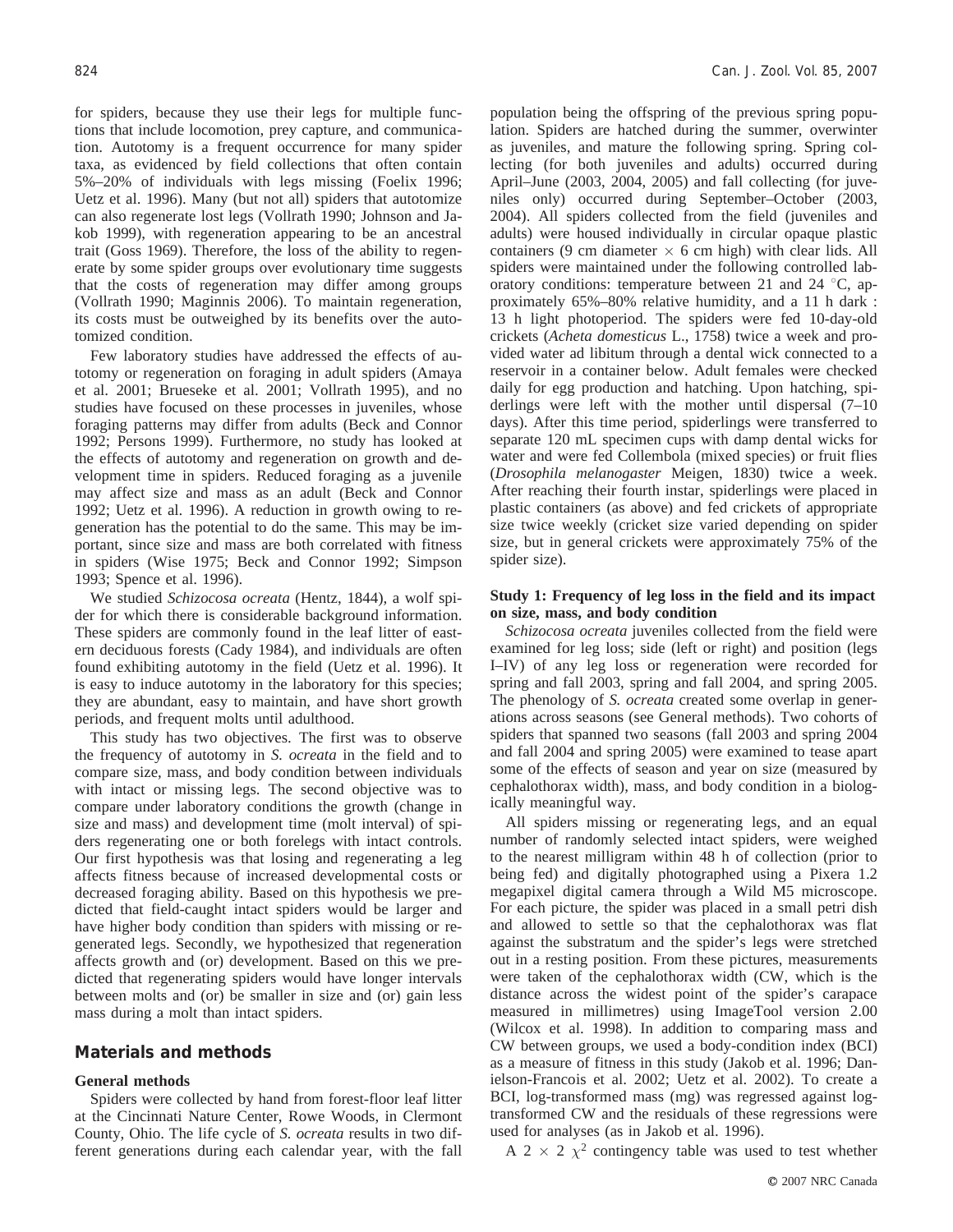the number of spiders missing legs each year (2003, 2004, 2005) was independent of the year of collection. Using goodness-of-fit  $\chi^2$  tests, we tested for differences in leg loss by side and by position.

Three-factor nested ANOVAs, with the factors being injury status (autotomized or intact), season (fall or spring), and week (1 or 2) (season), were used to test for differences in the response variables mass, CW, and body condition.

## **Study 2: The growth and developmental costs of leg regeneration**

Regeneration has the potential to affect spider size and mass through two mechanisms: (1) by impairing foraging abilities and (2) by causing a reallocation of energy to the regenerating part, thus decreasing general growth and (or) affecting development time of the individual. Laboratory studies were performed in an attempt to distinguish between these two mechanisms. Mass and molt interval data were compared for laboratory-reared spiders in the fall of 2003. These individuals were the offspring of females that had been collected as adults in the field the previous spring. As a control for possible egg-sac effects, spiderlings were taken from 11 egg sacs, each produced by a different female. Because of differences in initial egg-sac size and survivorship, 6–15 spiderlings were used from each egg sac. Spiders were checked twice a week for molts until they reached their fourth molt and were checked daily thereafter. When spiders reached their fourth molt, approximately half of them were chosen at random and induced to autotomize an arbitrarily selected foreleg by restraining the femur with a pair of forceps. The rest of the spiders served as a control group. The number of days directly after manipulation between the fourth and fifth molts and between the fifth and sixth molts were compared between control and manipulated spiders. Additionally, spiders were weighed within 48 h of each molt (prior to being fed). Mass gains between molts were compared between manipulated and control spiders. It should be noted that in laboratory tests the loss of a leg did not measurably change a spider's overall mass, therefore any mass differences between intact and autotomized spiders were due to other factors.

In spiders, the CW changes only with molting, whereas mass varies within instar based on feeding and water intake (Anderson 1974). Therefore, we conducted an experiment to measure CW in fall 2004 using spiders captured in the field as juveniles in the third to fourth instar and then raised in the laboratory. Within two molts after autotomy, most individuals of *S. ocreata* regenerate a normal-sized leg (K.M. Wrinn, personal observation). To compare individuals of the same age under different conditions, 60 individuals were induced to autotomize immediately upon reaching the laboratory, 60 were induced to autotomize after molting once in the laboratory, and 60 were left intact. Comparisons between groups were made for the molt interval (days) needed for the first group to regenerate a full-sized leg from a partial one, the second group to partially regenerate a leg, and the third group (intact) to undergo normal growth. Masses and CWs were compared for a subset of these spiders ( $n = 30$ ) spiders per group for a total of  $n = 90$ ; see study 1 above for details on weighing and measuring).

According to field data from this study, multiple leg

losses for *S. ocreata* are not uncommon (about 20% of the spiders collected with autotomized limbs were missing more than one leg). In other arthropods the effects of multiple leg losses on molt intervals and size gain are often different from those caused by a single autotomy (Goss 1969; Juanes and Smith 1995). Based on this we were interested in determining if spiders with multiple leg losses also had higher fitness costs. To test this we compared molt intervals, mass gains, and CW gains as above between a subset of spiders that were intact, had autotomy of one foreleg, or had autotomy of both forelegs. We conducted this experiment later in the spring, so the spiders we used entered the experiment at the fifth instar, a molt interval older than those in previous experiments.

For data from fall 2003, two-sample *t* tests were run to compare both molt duration and mass gain between control and manipulated spiders, as there were only two groups (autotomy or intact). For data from fall 2004, separate one-way ANOVAs were used to compare mass gain, molt interval, and gain in CW between the three groups for the first experiment (single autotomy) and for the second experiment (multiple autotomy). All data analyses for studies 1 and 2 were performed using JMP<sup>®</sup> release 4.0.2 (SAS Institute Inc. 2000). For all ANOVAs and post hoc tests, we accepted a priori  $p = 0.05$ .

#### **Results**

#### **Study 1: Frequency of leg loss in the field and its impact on size, mass, and body condition**

#### *Frequency of leg loss*

Frequency of leg loss within the population was considerable for all periods measured, ranging from 10.9% to 19.3% (spring 2003: *n* = 693; fall 2003: *n* = 450; spring 2004: *n* = 938; fall 2004: *n* = 656; spring 2005: *n* = 796). The proportion of spiders collected with missing legs for 2004 did not differ between seasons (spring and fall) ( $\chi^2_{[1]} = 0.113$ ,  $p <$ 0.75). However, in 2003 a significantly larger proportion of spiders were missing legs in fall than in spring field collections  $(\chi^2_{[1]} = 9.56, p < 0.005)$ . There were no differences between collecting periods for the side (right and left) or position (legs I–IV) at which leg loss occurred, so data were pooled for all periods  $(\chi^2_{[3]} = 3.09, p < 0.10,$  and  $\chi^2_{[12]} = 5.244$ ,  $p < 0.9$ , respectively). A goodness-of-fit  $\chi^2$ test of the pooled data showed no overall difference in leg loss between sides  $(\chi^2_{[1]} = 2.34, p < 0.10)$ . However, a significant difference in leg loss by position did occur for the pooled data (*n* = 517), with legs being lost most often at the first and fourth positions (Fig. 1).

#### *Size, mass, and body condition*

Spiders with autotomized and (or) regenerating legs tended to be smaller, weigh less, and have lower body condition than intact spiders, although these measures were not significant for all of the periods considered (Table 1, Figs. 2, 3). These spiders overwinter as immatures and mature in the spring, so spiders were larger and weighed more in the spring, as expected from normal growth and development (Table 1, Fig. 3). Body condition did not differ significantly between seasons (spring vs. fall), but there were some differences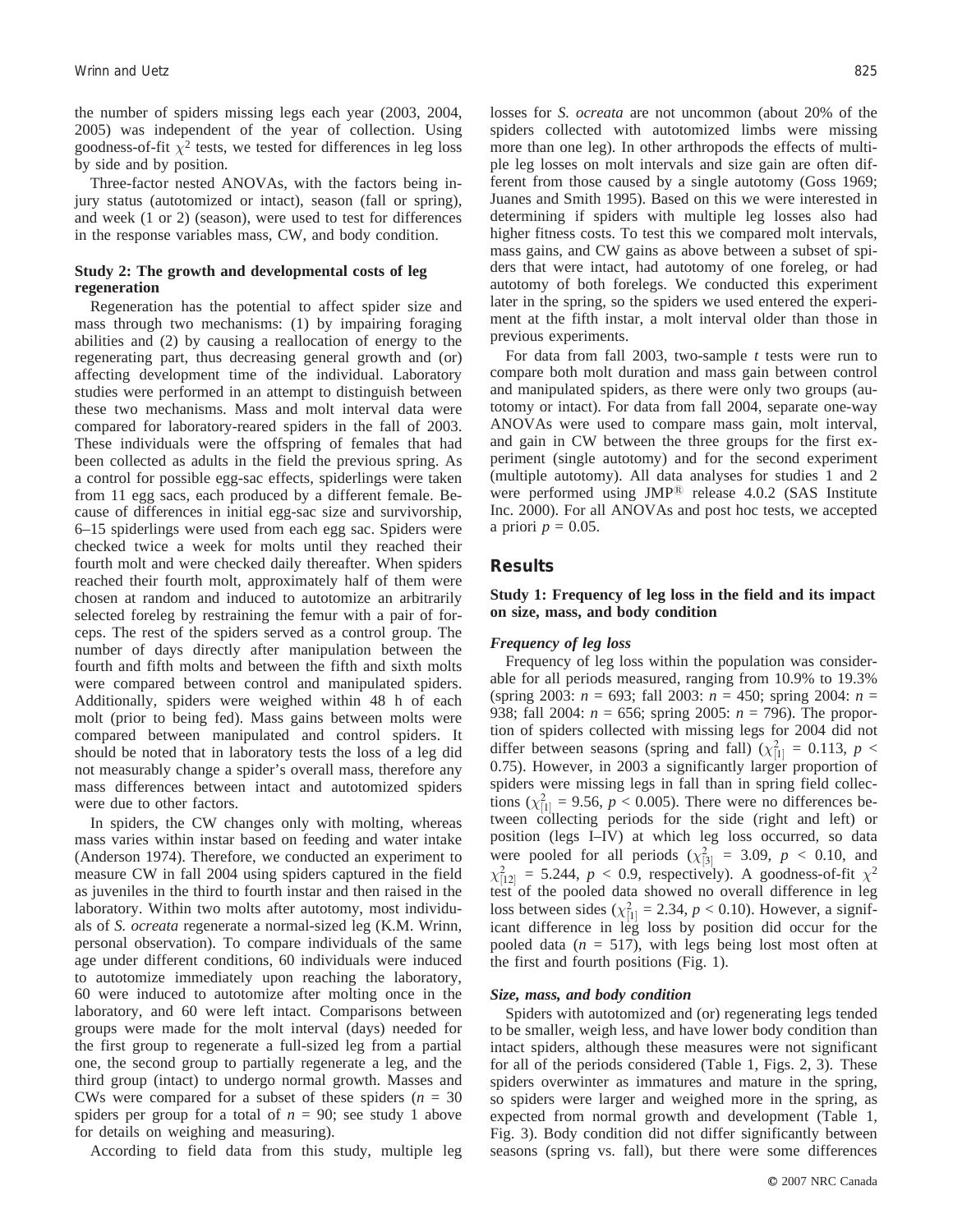**Fig. 1.** Percentage of legs lost or regenerated according to position for field-caught *Schizocosa ocreata* ( $\chi^2_{[3]}$  = 19.9, *p* < 0.001). Data were pooled for the spring of 2003, 2004, 2005 and fall of 2003, 2004 ( $n = 517$ ).



within season, depending when (early vs. middle or late) the spiders were captured (Table 1). Autotomized spiders measured in mid- to late fall 2003 had significantly lower body condition than intact spiders (residuals –0.42 and 0.42, respectively; ANOVA:  $p < 0.001$ ). By early spring 2004, all spiders showed a marked decrease in condition from the previous fall and differences between groups were no longer significant. Both groups increased in condition by mid-spring, but the increase was greater for intact spiders, leaving autotomized spiders in significantly lower condition (Table 1, Fig. 2A). Because of changes in the body condition of spiders from early to mid-spring 2004, early- and middle-period weeks were examined for fall 2004 and spring 2005 as well. For both fall 2004 and spring 2005, there was a trend for intact spiders to have higher body condition than autotomized spiders towards the middle of the season (Figs. 2B, 2C).

#### **Study 2: The growth and developmental costs of leg regeneration**

As spiders were randomly selected from the population, it was assumed that all groups of spiders began the study in equal body condition, and they were fed equally to control food availability. In fall 2004, body condition (a measure of foraging success) did not differ significantly between groups at the end of the experiment, indicating that all changes in size and mass were due to changes in growth and development (ANOVA:  $F_{[2,73]} = 0.2540$ ;  $p = 0.7764$ ).

## *Autotomy of a single leg*

#### *Laboratory-reared spiders (2003)*

Regenerating spiders had longer initial molt intervals compared with intact control spiders (34.22 vs. 30.56 days) and this difference was significant  $(t_{112} = 2.266, p = 0.026,$  $n = 114$ ). Regenerating spiders actually molted more quickly than controls during the second interval following autotomy (33.26 vs. 34.89 days), although this difference was not significant  $(t_{[104]} = -1.042, p = 0.300, n = 106)$ . Groups did not significantly differ in number of days between molts when both intervals were considered together  $(t_{104} = 0.625, p =$ 0.5331). Finally, mass change did not differ between the groups for either molt interval (molt 1:  $t_{[108]} = 0.283$ ,  $p =$ 0.7778; molt 2: *t*[76] = 0.583, *p* = 0.5179).

#### *Field-caught, laboratory-maintained spiders (2004)*

For these spiders, CW was marginally significantly different between groups (ANOVA: *F*[2,77] = 3.0197, *p* = 0.0548; Fig. 4A). Tukey post hoc tests showed that spiders had the greatest CW at the second molt after autotomy (full regeneration) (Fig. 4A). Mass also differed significantly between groups (ANOVA:  $F_{[2,133]} = 7.1403$ ,  $p = 0.0011$ ; Fig. 4B). Spiders that had just undergone a second molt after autotomy weighed the most, followed by unmanipulated intact spiders and spiders having undergone the first molt after autotomy (Fig. 4B). Groups did not differ in the number of days between molts (ANOVA:  $F_{[2,83]} = 1.0499$ ,  $p = 0.3546$ ,  $n = 60$  spiders per treatment).

#### *Autotomy of two legs*

Groups that lost one or two legs differed significantly in molt interval (ANOVA: *F*[2,47] = 7.2824, *p* = 0.0018; Fig. 5A). Spiders that had undergone autotomy of a single leg weighed significantly more than spiders that had undergone autotomy of two legs after the first period of regeneration  $(F_{[1,29]} = 5.5457, p = 0.0255; Fig. 5B)$ . Groups also differed significantly in CW (ANOVA:  $F_{[2,45]} = 5.8329$ ,  $p =$ 0.0056; Fig. 5C). Tukey–Kramer post hoc tests showed that intact spiders were the largest but took the longest to molt, whereas spiders that were regenerating two legs were the smallest but molted the fastest (Figs. 5A–5C). The molt interval differed significantly between groups for the second period of regeneration (ANOVA:  $F_{[2,47]} = 5.6461$ ,  $p =$ 0.0063), with intact spiders once again having the longest intervals. However, for this period neither mass nor CW was significantly different between groups (ANOVA mass:  $F_{[1,30]} = 1.6282$ ,  $p = 0.2118$ ; CW:  $F_{[2,43]} = 0.3504$ , *p* = 0.7064; Figs. 5B, 5C).

#### **Discussion**

#### **Study 1: Frequency of leg loss in the field and its impact on size, mass, and body condition**

Limb loss via autotomy is common in *S. ocreata*. The frequency of leg loss in *S. ocreata* fell within the upper part of the range of values reported in the literature for other species (5%–20%; Foelix 1996), and was comparable with a previous study on this species (15%; Uetz et al. 1996). Since spiders that have molted more than twice after autotomy are visually indistinguishable from intact spiders (K.M. Wrinn, personal observation), these percentages may actually underestimate the true amount of autotomy occurring in the field. There were significant differences in the percentage of leg loss between spring and fall of 2004, but not 2003. This suggests that if predation is the major cause of leg loss in the field, then predation pressures may differ by season and (or) year. It would be interesting to examine whether differences in environmental factors, e.g., temperature and precipitation, correlate with frequency of leg loss and with the density of potential predators such as toads and other spiders.

*Schizocosa ocreata* were found most frequently with legs missing at the first and fourth positions, both in this study and a previous one (Uetz et al. 1996). Predation or cannibalism may cause *S. ocreata* to lose their first and fourth legs more often because they are longer and (or) used in threat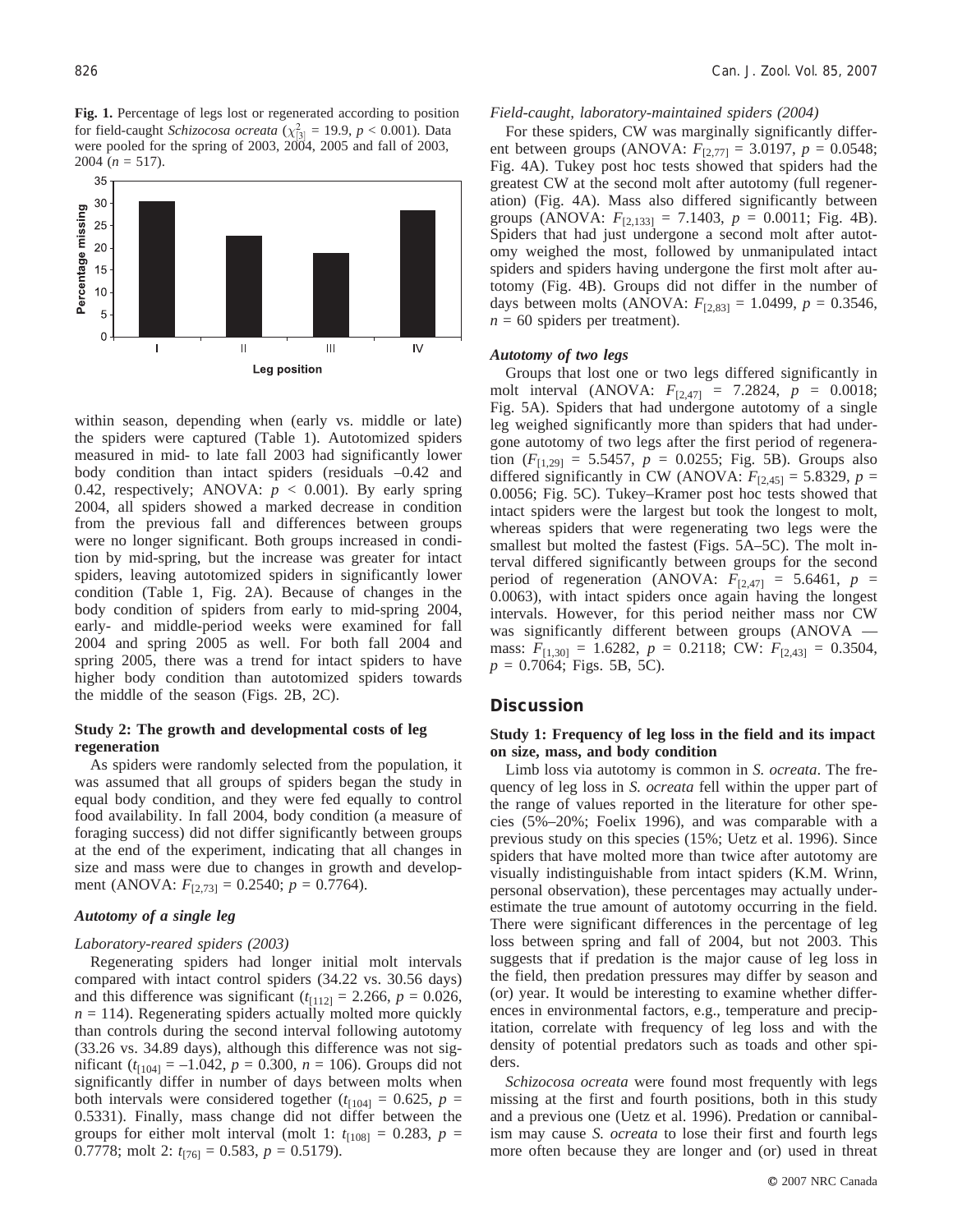| Table 1. Results of three-factor ANOVA (injury status, season, and collecting period (early or late) |  |  |  |  |  |  |
|------------------------------------------------------------------------------------------------------|--|--|--|--|--|--|
| [season]) comparisons within generations of <i>Schizocosa ocreata</i> .                              |  |  |  |  |  |  |

|                                                    |         | Fall $2003 -$ Spring $2004$ | Fall 2004 - Spring 2005 |                  |  |
|----------------------------------------------------|---------|-----------------------------|-------------------------|------------------|--|
|                                                    | F       | $\boldsymbol{p}$            | $\overline{F}$          | $\boldsymbol{p}$ |  |
| Cephalothorax width                                |         |                             |                         |                  |  |
| Injury status                                      | 10.5326 | 0.0121                      | 5.4846                  | 0.0201           |  |
| Season                                             | 4.3989  | 0.0084                      | 536.74                  | 0.0001           |  |
| Collecting period [season]                         | 6.7182  | 0.0336                      | 18.6061                 | 0.0001           |  |
| Injury status $\times$ season                      | 4.559   | 0.5118                      | 0.0328                  | 0.8564           |  |
| Collecting period [season] $\times$ injury status  | 0.2307  | 0.8631                      | 0.1613                  | 0.8512           |  |
| <b>Mass</b>                                        |         |                             |                         |                  |  |
| Injury status                                      | 23.6629 | < 0.0001                    | 4.7446                  | 0.0305           |  |
| Season                                             | 760.251 | < 0.0001                    | 351.18                  | 0.0001           |  |
| Collecting period [season]                         | 23.4628 | < 0.0001                    | 32.339                  | 0.0001           |  |
| Injury status $\times$ season                      | 11.2403 | 0.0009                      | 2.119                   | 0.3688           |  |
| Collectiing period [season] $\times$ injury status | 0.3172  | 0.7284                      | 0.811                   | 0.1227           |  |
| <b>Body condition</b>                              |         |                             |                         |                  |  |
| Injury status                                      | 5.8512  | 0.0162                      | 1.6649                  | 0.1984           |  |
| Season                                             | 1.0706  | 0.3017                      | 0.442                   | 0.5069           |  |
| Collecting period [season]                         | 20.9663 | < 0.0001                    | 12.0709                 | 0.0001           |  |
| Injury status $\times$ season                      | 0.0383  | 0.8451                      | 0.3377                  | 0.5618           |  |
| Collecting period [season] $\times$ injury status  | 1.647   | 0.1945                      | 9.7                     | 0.0021           |  |

**Note:** Significant *p* values are in boldface type.

**Fig. 2.** Body-condition index (BCI; residuals of mass  $\times$  cephalothorax width) comparisons between intact (solid) and autotomized (open) *S. ocreata* in early vs. middle season for (A) spring 2004, (B) fall 2004, and (C) spring 2005. The asterisk indicates significant differences between autotomized and intact spiders at  $p < 0.05$ .



displays (Aspey 1976), which makes them more exposed. This is supported by research with crabs which demonstrates that autotomy occurs most frequently in the two longest most exposed limbs (Spivak and Politis 1989).

Loss and regeneration of limbs appear to incur fitness costs in the field, as size, mass, and body condition were, on average, lower in field-caught spiders that were missing or regenerating legs. This was most likely due to reduced foraging ability, as foraging success has the potential to affect all three of these measurements. Cephalothorax width is fixed between molts, whereas mass varies with food and water intake (Anderson 1974). Thus, these measures can indicate past and recent feeding history, respectively. Evidence of this can be seen in several studies (Uetz et al. 1996; Uetz et al. 2002) showing that underfed juvenile *S. ocreata* had smaller CWs as adults when compared with well-fed indi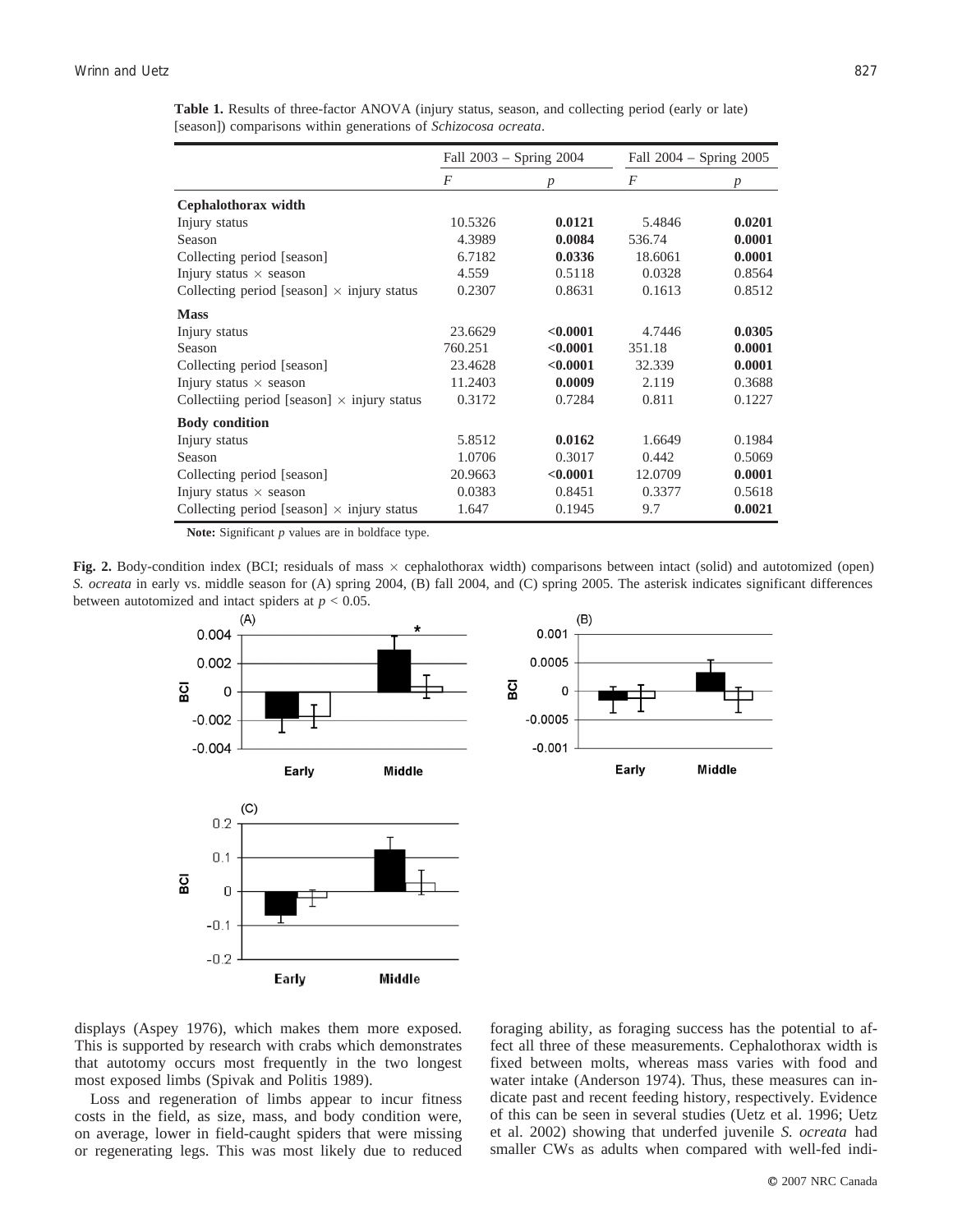**Fig. 3.** Comparisons of mean (±SE) cephalothorax widths (CW) and masses (Mass) for autotomized (open) and intact (solid) *S. ocreata*. Asterisks indicate significant differences between intact and automized or regenerating spiders at *p* < 0.05.



**Fig. 4.** Mean (±SE) cephalothorax widths (CW; A) and masses (Mass; B) of *S. ocreata* of the same age that were caught in the field and then underwent autotomy in the laboratory, according to treatment (fall 2004). Intact spiders were unmanipulated, regeneration 1 spiders molted once after autotomy, and regeneration 2 spiders molted twice before measurements were made (*n* = 90 total, with 30 spiders per treatment). Tukey post hoc tests were used to compare means (*p* < 0.05). Identical letters indicate groups that are not significantly different.



viduals. Likewise, Beck and Connor (1992) found that CW and mass differences in juvenile crab spiders (*Misumenoides formosipes* (Walckenaer, 1837)) in the field were related to varying prey-capture success. Body-condition indices (BCI: the residuals of a mass  $\times$  CW regression) measure both past and recent foraging histories. Studies have shown that feeding spiders different diets (high or low quantity) can affect body condition (Jakob et al. 1996; Uetz et al. 1996; Uetz et al. 2002).

Interestingly, autotomy did not significantly affect foraging of three wolf spider species studied in the laboratory (Amaya et al. 2001; Brueseke et al. 2001). However, the effect of autotomy on foraging has not often been tested for spiders under field conditions, where results may differ. Studies of other arthropods have demonstrated reduced foraging in autotomized or regenerating individuals using simulated field conditions and mark–recapture techniques, which measure individual body condition before and after autotomy (Juanes and Smith 1995; Stoks 1999).

Regeneration of limbs may create energetic costs that affect growth and development time (Goss 1969). In the field, it is difficult to tease apart whether regenerating spiders that are smaller have undergone reduced foraging or increased energetic costs. In some cases there may even be an interaction between the two as shown by Ramsay et al. (2001) in *Asterias rubens* L., 1758. Further experiments crossing leg autotomy with a high and low feeding treatments in *S. ocreata* are needed to determine what type of interactions between growth and foraging may be occurring in the field.

It is possible that rather than autotomy affecting foraging and (or) growth, spiders in the field that were smaller and in lower condition in the first place were more prone to preda-



tion and leg loss. However, the pattern of changes in body condition of autotomized spiders across the season would indicate otherwise. Early in the season body condition did not differ between intact and autotomized spiders, but towards the middle of the season condition of autotomized spiders became lower. This indicates that the negative effects of autotomy and regeneration may be cumulative over time.

# **Study 2: The growth and developmental costs of leg regeneration**

Results from laboratory studies suggest that there may be environmentally mediated trade-offs between growth and development time occurring during regeneration. Laboratoryreared spiders that were regenerating a leg took an average of 3.7 days (10.8%) longer to molt than intact spiders, although these groups did not differ significantly in mass after molting. In contrast, field-caught spiders that were regenerating a leg showed no difference in molt interval between groups, but were, on average, smaller in size and weighed significantly less after molting compared with intact spiders. Lower increases in size at molting and (or) reduced molt intervals have also been shown for both crustaceans and insects during regeneration of an appendage (Kunkel 1981; Waddy et al. 1995).

Although spiders appear to show costs of regeneration, the differences in molt interval, size, and mass between intact and regenerating spiders were only true for the first molt after autotomy. During the second molt after autotomy, regenerating spiders were able to compensate for previous costs by either shortening their molt interval or increasing their growth. This indicates that these spiders may minimize the physiological costs of regeneration by limiting them to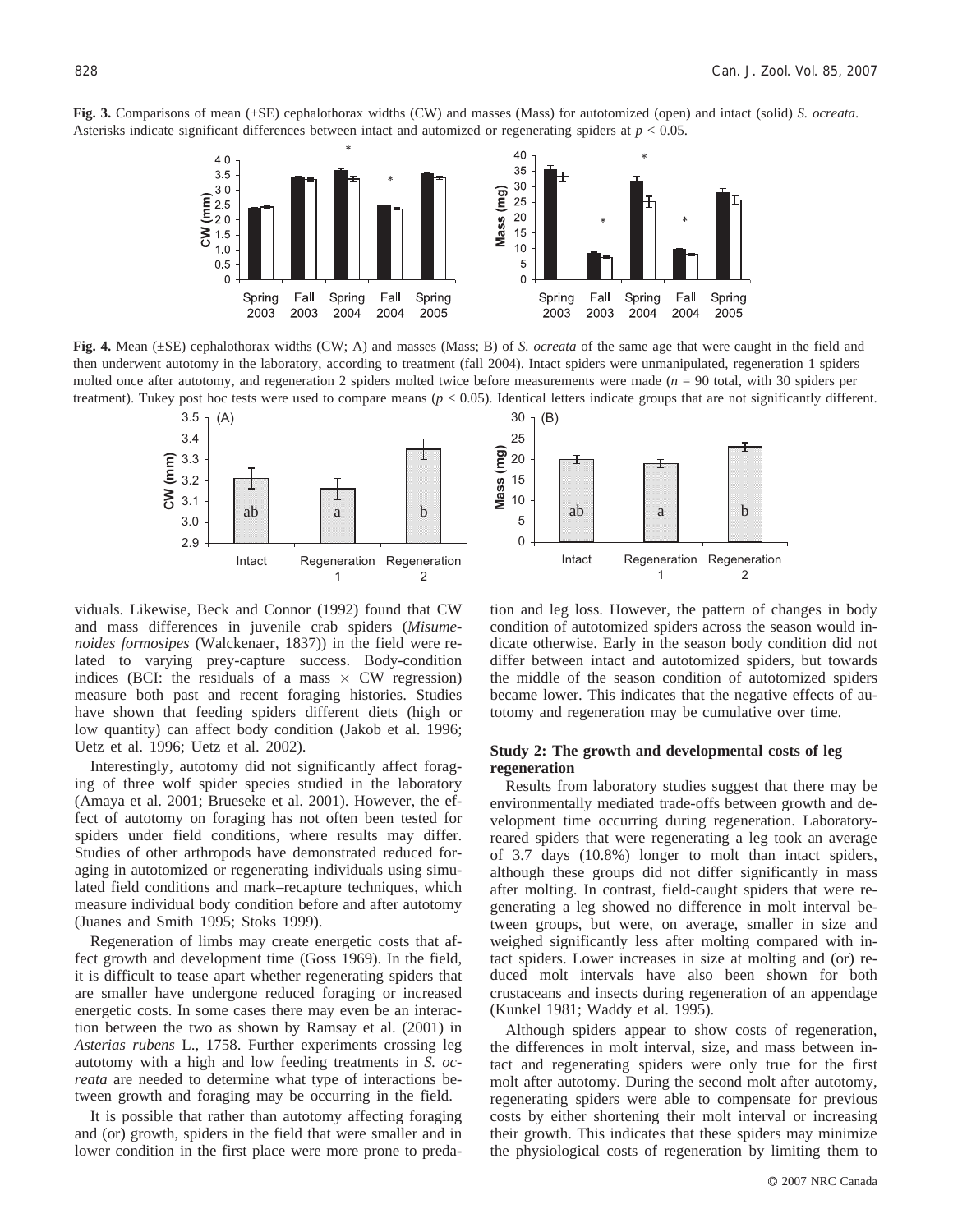**Fig. 5.** Differences were measured between *S. ocreata* that were intact (solid;  $n = 17$ ), with one foreleg regenerating (shaded;  $n = 16$ ), or both forelegs regenerating (open;  $n = 17$ ). Identical letters indicate groups that are not significantly different according to Tukey post hoc tests ( $p < 0.05$ ). (A) Mean ( $\pm$ SE) molt intervals of spiders were measured as follows — molt 1: days until partial regeneration; molt 2: days between partial and full regeneration; total: days for both intervals. (B) Mean  $(\pm SE)$  cephalothorax widths (CW) of spiders were measured initially before manipulation and after the following two molts. (C) Mean  $(\pm SE)$  masses of spiders were measured initially before manipulation and within 24 h after the two molts. Masses of intact spiders were not included because they were not obtained within 24 h of molting and would thus have been inaccurate.



only one instar. However, the resulting ecological costs may vary depending on the instar in which the spider loses a leg. For example, spiders undergoing autotomy in a penultimate stage may have developmental costs that last into adulthood, as the spiders can only molt one more time. This has the potential of affecting fitness, because decreases in condition, size, and mass as juveniles have the potential to affect reproductive success as adults (Wise 1975; Beck and Connor 1992; Simpson 1993; Spence et al. 1996; Uetz et al. 1996). Autotomy in a penultimate stage also has reproductive implications for this species unrelated to size or mass. For example, in a previous study, Uetz et al. (1996) found that male *S. ocreata* with regenerated forelegs exhibited asymmetry in decorative leg tufts, which serve as a criterion for female mate choice in this species (Uetz and Smith 1999).

Regeneration of a single leg in *S. ocreata* led to either a longer molt interval or smaller size and lower mass after molting, but not both. A trade-off appeared to be occurring between size and development time, i.e., the spiders either took longer to molt to reach full size or developed at the normal rate but ended up at a smaller size. Field-caught spiders subjected to autotomy and treated the same as laboratoryreared spiders after reaching the laboratory were still affected differently by regeneration. These results indicate that these spiders may have some developmental flexibility to moderate the fitness effects of regeneration based on external conditions. Some of the external conditions that differed between laboratory-reared and field-caught spiders include nutrition, light levels, and temperature. Spiders in the field are often starved (Anderson 1974; Kreiter and Wise 2001), whereas spiders in the laboratory are not limited by food quantity, although spiders in the laboratory have a more monotypic diet that can also negatively affect growth (Uetz et al. 1992). If food quantity was the most important variable, it is possible that regenerating laboratoryreared spiders, having been reared on a constant diet their entire lives, would take the extra few days to develop to full size. However, for field-caught spiders that had been raised on fluctuating diets, likely with periods of starvation, molting at a smaller size and mass but more quickly may have been a better strategy. Light levels and temperature are another set of factors that affect the molt cycle in spiders (Schaefer 1987). *Schizocosa ocreata* in the field were subjected to naturally varying light levels and temperatures, whereas both of these factors remained constant throughout the lives of the laboratory-reared spiders. Further tests could be done to address these variables, any of which could have led to the differences in growth vs. development time between the two groups of regenerating spiders.

Regeneration of two legs had a greater effect on growth and development time in *S. ocreata* than regeneration of a single leg. In some cases, molt interval may be lengthened because of multiple autotomy, e.g., as in the cockroach (Kunkel 1981). However, in *S. ocreata*, loss of two legs significantly decreased the molt interval for both of the molts following autotomy. It is possible that missing multiple legs in this species is so costly that it is advantageous to molt early and grow them back as quickly as possible, even if this leads to a large decrease in size and mass (as discussed below). Multiple autotomy causes decreased regeneration time and molt interval in a number of other animals, including echinoderms, crustaceans, and chilopods, although these taxa differ in the number of regenerating appendages necessary to cause this decrease (Zeleny 1905; Skinner and Graham 1972; Cameron 1927). In addition to decreased molt interval, spiders regenerating two legs were smaller than intact spiders. Similar results have been shown for the crab *Cancer productus* J.W. Randall, 1840 (Brock and Smith 1998). Spiders regenerating two legs also weighed significantly less than those that were regenerating one leg. As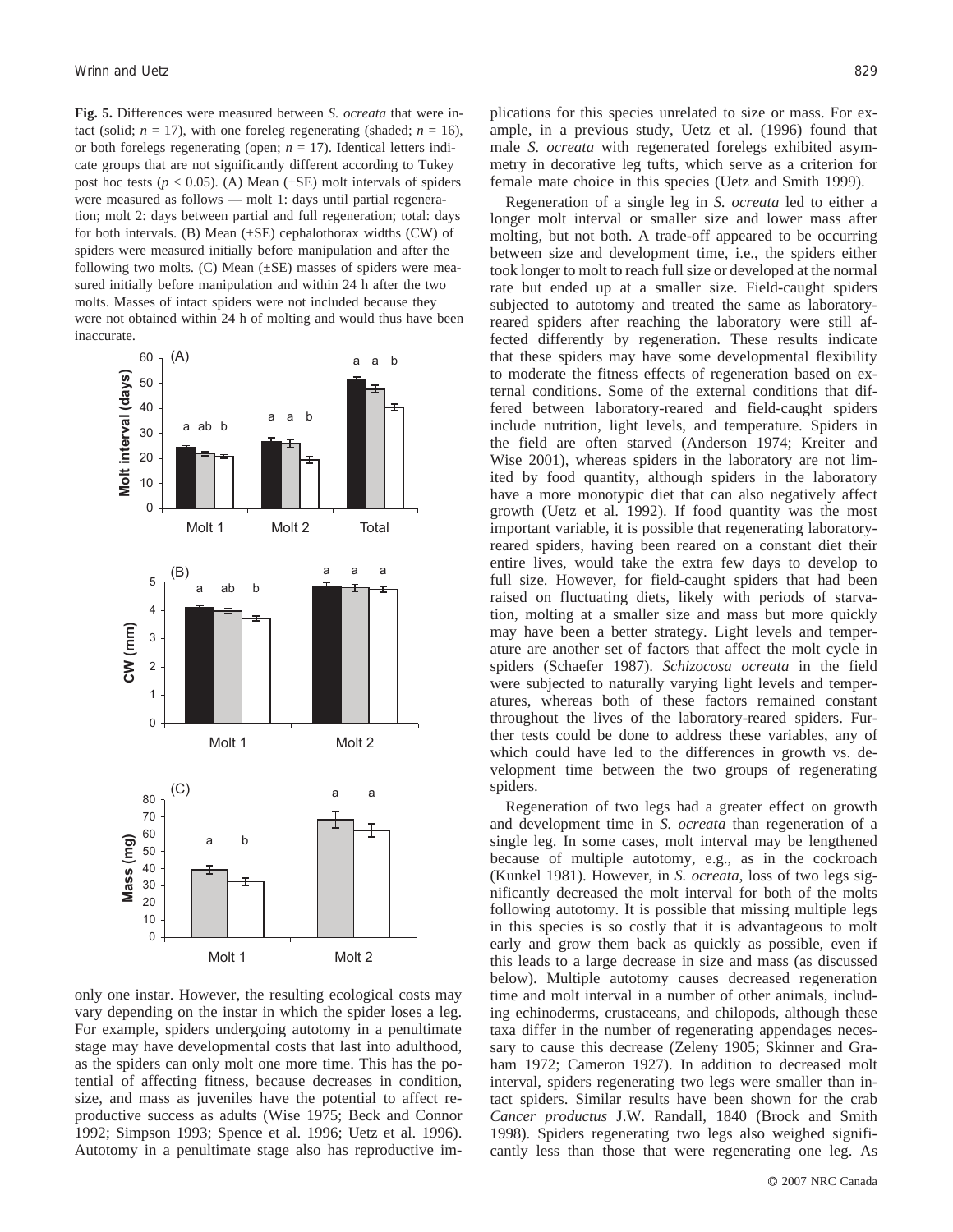with regeneration of a single leg, growth costs (both size and mass) of spiders regenerating two legs were limited to the first molt after autotomy.

Overall, results of these studies reveal that limb loss via autotomy incurs costs in terms of growth and development time for *S. ocreata*, but that environmentally mediated trade-offs may occur during regeneration and affect outcome. Differences between field-collected and laboratoryreared spiders suggest that impacts of autotomy and regeneration are complex and likely to be affected by as yet unstudied variables such as feeding rate and environmental conditions.

# **Acknowledgements**

This work represents a portion of a thesis submitted by K.M.W. in partial fulfillment of the requirements for the Master of Science degree from the Department of Biological Sciences at the University of Cincinnati. This research was supported by grants from the US National Science Foundation (grant IBN 0239164 to G.W.U.), Sigma Xi, the American Arachnological Society, and the University of Cincinnati Weiman–Wendell Fund (to K.M.W.). The following people provided design assistance and (or) statistical advice: E. Buschbeck, M. Polak, and A. Roberts. Manuscript comments were provided by G. Gerald, J. Gibson, C. Hoefler, J. Johns, T. Levine, A. Lohrey, J. Milliser, J. Reim, A. Rypstra, J. Schmidt, and S. Wilder, as well two anonymous reviewers. S. Pruiett and M. Salpietra helped with the collection and maintenance of spiders.

# **References**

- Amaya, C.C., Klawinski, P.D., and Formanowicz, D.R. 2001. The effects of leg autotomy on running speed and foraging ability in two species of wolf spider (Lycosidae). Am. Midl. Nat. **145**: 201–205. doi:10.1674/0003-0031(2001)145[0201:TEOLAO]2.0.  $CO:2.$
- Anderson, J.F. 1974. Responses to starvation in the spiders *Lycosa lenta* Hentz and *Filistata hibernalis* (Hentz). Ecology, **55**: 576– 585. doi:10.2307/1935148.
- Apontes, P., and Brown, C.A. 2006. Between-sex variation in running speed and a potential cost of leg autotomy in the wolf spider *Pirata sedentarius*. Am. Midl. Nat. **154**: 115–125.
- Arnold, E.N. 1984. Evolutionary aspects of tail shedding in lizards and their relatives. J. Nat. Hist. **18**: 127–169. doi:10.1080/ 00222938400770131.
- Aspey, W.P. 1976. Response strategies of adult male *Schizocosa crassipes* (Araneae: Lycosidae) during agonistic interactions. Psyche (Stuttg.), **83**: 94–105.
- Bateman, P.W., and Fleming, P.A. 2005. Direct and indirect costs of limb autotomy in field crickets, *Gryllus bimaculatus*. Anim. Behav. **69**: 151–159. doi:10.1016/j.anbehav.2004.04.006.
- Beck, M.W., and Connor, E.F. 1992. Factors affecting the reproductive success of the crab spider *Misumenoides formosipes* the covariance between juvenile and adult traits. Oecologia (Berl.), **92**: 287–295. doi:10.1007/BF00317377.
- Brock, R.E., and Smith, L.D. 1998. Recovery of claw size and function following autotomy in *Cancer productus* (Decapoda: Brachyura). Biol. Bull. (Woods Hole), **194**: 53–62. doi:10.2307/ 1542513.
- Brueseke, M.A., Rypstra, A.L., Walker, S.E., and Persons, M.H. 2001. Leg autotomy in the wolf spider *Pardosa milvina*: a common phenomenon with few apparent costs. Am. Midl. Nat. **146**:

153–160. doi:10.1674/0003-0031(2001)146[0153:LAITWS]2.0. CO;2.

- Cady, A.B. 1984. Microhabitat selection and locomotor activity of *Schizocosa ocreata* (Walkenaer) (Araneae: Lycosidae). J. Arachnol. **11**: 297–307.
- Cameron, J.A. 1927. Regeneration in *Scutigera forceps*. J. Exp. Zool. **46**: 169–179.
- Danielson-Francois, A., Fetterer, C.A., and Smallwood, P.D. 2002. Body condition and mate choice in *Tetragnatha elongata* (Araneae, Tetragnathidae). J. Arachnol. **30**: 20–30. doi:10.1636/ 0161-8202(2002)030[0020:BCAMCI]2.0.CO;2.
- Dodson, G.N., and Beck, M.W. 1993. Precopulatory guarding of penultimate females by male crab spiders, *Misumenoides formosipes*. Anim. Behav. **46**: 951–959. doi:10.1006/anbe.1993.1276.
- Eisner, T., and Camazine, S. 1983. Spider leg autotomy induced by prey venom injections: an adaptive response to pain. Proc. Natl. Acad. Sci. U.S.A. **80**: 3382–3385. doi:10.1073/pnas.80.11.3382. PMID:16593325.
- Foelix, R.F. 1996. Biology of spiders. Oxford University Press, New York.
- Formanowicz, D.R., Jr. 1990. The antipredator efficacy of spider leg autotomy. Anim. Behav. **40**: 400–401.
- Goss, R.J. 1969. Principles of regeneration. Academic Press, New York.
- Jakob, E.M., Marshall, S.D., and Uetz, G.W. 1996. Estimating fitness: a comparison of body condition indices. Oikos, **77**: 61–67. doi:10.2307/3545585.
- Johnson, S., and Jakob, E. 1999. Leg autotomy in a spider has minimal costs in competitive ability and development. Anim. Behav. **57**: 957–965. doi:10.1006/anbe.1998.1058.
- Juanes, F., and Smith, L.D. 1995. The ecological consequences of limb damage and loss in decapod crustaceans: a review and prospectus. J. Exp. Mar. Biol. Ecol. **193**: 197–223. doi:10.1016/ 0022-0981(95)00118-2.
- Klawinski, P.D., and Formanowitz, D.R., Jr. 1994. Ontogenetic change in survival value of leg autotomy in a wolf spider, *Gladicosa pulchra* (Keyserling) (Araneae: Lycosidae), during scorpion attacks. Can. J. Zool. **72**: 2133–2157.
- Kreiter, N.A., and Wise, D.H. 2001. Prey availability limits fecundity and influences the movement pattern of female fishing spiders. Oecologia (Berl.), **127**: 417–424. doi:10.1007/ s004420000607.
- Kunkel, J.G. 1981. Regeneration. *In* The American cockroach. *Edited by* W.J. Bell and K.G. Adiyodi. Chapman and Hall, New York. pp. 427–443.
- Maginnis, T.L. 2006. The costs of autotomy and regeneration in animals: a review and framework for future research. Behav. Ecol. **17**: 857–872. doi:10.1093/beheco/arl010.
- Mariappan, P., Balsundaram, C., and Schmitz, B. 2000. Decapod crustacean chelipeds: an overview. J. Biosci. **25**: 301–313. PMID:11022233.
- Persons, M.H. 1999. Hunger effects on foraging responses to perceptual cues in immature and adult wolf spiders. Anim. Behav. **57**: 81–88. doi:10.1006/anbe.1998.0948.
- Punzo, F. 1997. Leg autotomy and avoidance behaviour in response to a predator in the wolf spider, *Schizocosa avida* (Araneae: Lycosidae). J. Arachnol. **25**: 202–205.
- Ramsay, K., Kaiser, M.J., and Richardson, C.A. 2001. Invest in arms: behavioral and energetic costs of multiple autotomy in starfish (*Asterias rubens*). Behav. Ecol. Sociobiol. **50**: 360–365.
- Roth, V., and Roth, B. 1984. A review of appendotomy in spiders and other arachnids. Bull. Br. Arachnol. Soc. **6**: 137–146.
- SAS Institute Inc. 2000. JMP<sup>®</sup>. Release 4.0.2 [computer program]. SAS Institute Inc., Cary, N.C.